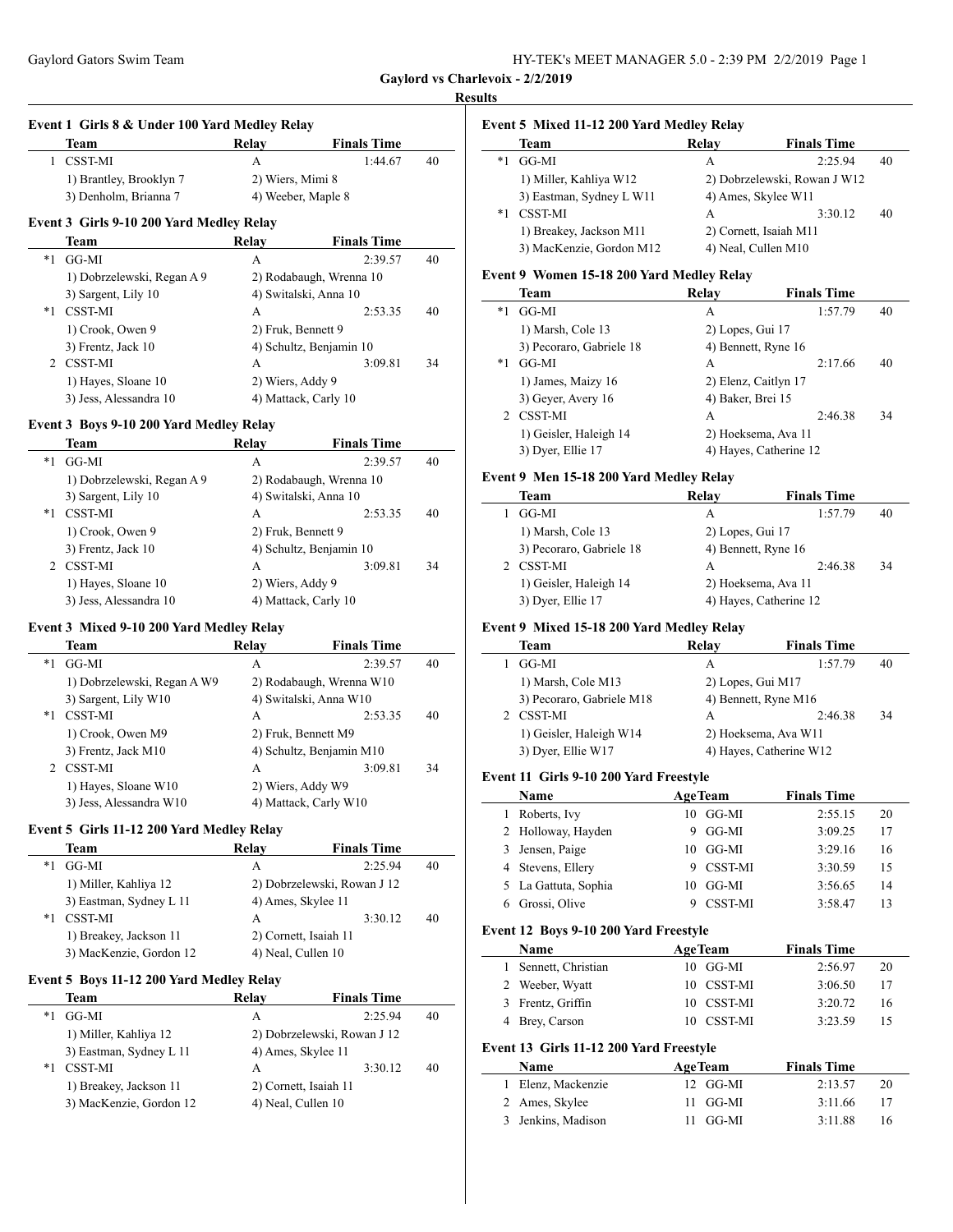| HY-TEK's MEET MANAGER 5.0 - 2:39 PM 2/2/2019 Page 2 |  |
|-----------------------------------------------------|--|
|-----------------------------------------------------|--|

# **Results**

|                                  | (Event 13 Girls 11-12 200 Yard Freestyle) |      |                |                    |    |
|----------------------------------|-------------------------------------------|------|----------------|--------------------|----|
|                                  | Name                                      |      | <b>AgeTeam</b> | <b>Finals Time</b> |    |
|                                  | 4 Stevens, Addison                        |      | 11 CSST-MI     | 3:18.55            | 15 |
|                                  | Event 13 Boys 11-12 200 Yard Freestyle    |      |                |                    |    |
|                                  | Name                                      |      | <b>AgeTeam</b> | <b>Finals Time</b> |    |
|                                  | --- Vo, Tyler                             |      | 11 GG-MI       | DO                 |    |
|                                  |                                           |      |                |                    |    |
|                                  | Event 15 Girls 13-14 200 Yard Freestyle   |      |                |                    |    |
|                                  | Name                                      |      | <b>AgeTeam</b> | <b>Finals Time</b> |    |
|                                  | 1 Hella, Kylie                            |      | 13 GG-MI       | 2:31.67            | 20 |
|                                  | 2 Geisler, Haleigh                        |      | 14 CSST-MI     | 2:35.22            | 17 |
|                                  | Event 15 Boys 13-14 200 Yard Freestyle    |      |                |                    |    |
|                                  | Name                                      |      | <b>AgeTeam</b> | <b>Finals Time</b> |    |
|                                  | 1 Marsh, Cole                             |      | 13 GG-MI       | 2:29.62            | 20 |
|                                  |                                           |      |                |                    |    |
|                                  | Event 17 Women 15-18 200 Yard Freestyle   |      |                |                    |    |
|                                  | Name                                      |      | <b>AgeTeam</b> | <b>Finals Time</b> |    |
|                                  | 1 Reynolds, Rebecca                       |      | 15 GG-MI       | 2:24.78            | 20 |
|                                  | 2 Baker, Brei                             |      | 15 GG-MI       | 2:34.96            | 17 |
|                                  | 3 Dyer, Ellie                             |      | 17 CSST-MI     | 2:50.32            | 16 |
|                                  | Event 17 Men 15-18 200 Yard Freestyle     |      |                |                    |    |
|                                  | Name                                      |      | <b>AgeTeam</b> | <b>Finals Time</b> |    |
|                                  | 1 Lopes, Gui                              |      | 17 GG-MI       | 2:13.36            | 20 |
|                                  |                                           |      |                |                    |    |
|                                  | Event 19 Girls 8 & Under 100 Yard IM      |      |                |                    |    |
|                                  | Name                                      |      | <b>AgeTeam</b> | <b>Finals Time</b> |    |
|                                  | 1 Ulanski, Mary                           |      | 8 GG-MI        | 2:16.86            | 20 |
| $\overline{2}$                   | Squire, Adeline                           |      | 8 GG-MI        | 2:26.39            | 17 |
|                                  | 3 Holloway, Leah                          |      | 6 GG-MI        | 2:32.40            | 16 |
|                                  | --- Wiers, Mimi                           |      | 8 CSST-MI      | DQ                 |    |
|                                  | Event 19 Boys 8 & Under 100 Yard IM       |      |                |                    |    |
|                                  | <b>Name</b>                               |      | <b>AgeTeam</b> | <b>Finals Time</b> |    |
| 1                                | Robinson, Dylan                           |      | 7 GG-MI        | 1:59.32            | 20 |
|                                  | 2 Marsh, Preston                          |      | 8 GG-MI        | 2:47.88            | 17 |
|                                  | Event 21 Girls 9-10 100 Yard IM           |      |                |                    |    |
|                                  | Name                                      |      | <b>AgeTeam</b> | <b>Finals Time</b> |    |
| 1                                | Rodabaugh, Wrenna                         |      | $10$ GG-MI     | 1:18.92            | 20 |
| 2                                | Sargent, Lily                             |      | 10 GG-MI       | 1:19.87            | 17 |
| 3                                | Wiers, Addy                               |      | 9 CSST-MI      | 1:45.01            | 16 |
| 4                                | Case, Savannah                            |      | 10 GG-MI       | 2:02.00            | 15 |
| 5                                | Krawczak, Annabelle                       | 9    | GG-MI          | 2:03.94            | 14 |
| 6                                | DeLeo, Jo                                 | 9    | GG-MI          | 2:04.47            | 13 |
| 7                                | Cheek, Katherine                          | 10   | GG-MI          | 2:06.44            | 12 |
| 8                                | Switalski, Anna                           | 10   | GG-MI          | 2:09.39            | 11 |
| 9                                | Strother, Hannah                          | 10   | GG-MI          | 2:14.38            | 9  |
|                                  |                                           |      |                |                    |    |
|                                  | <b>Event 22 Boys 9-10 100 Yard IM</b>     |      |                |                    |    |
|                                  | Name                                      |      | <b>AgeTeam</b> | <b>Finals Time</b> |    |
| 1                                | Crook, Owen                               |      | 9 CSST-MI      | 1:29.68            | 20 |
| 2                                | Frentz, Jack                              | 10   | CSST-MI        | 1:34.41            | 17 |
| 3                                | Vargo, Colton                             | 10   | GG-MI          | 2:38.00            | 16 |
|                                  | <b>Event 23 Girls 11-12 100 Yard IM</b>   |      |                |                    |    |
|                                  |                                           |      |                |                    |    |
|                                  | Name                                      |      | <b>AgeTeam</b> | <b>Finals Time</b> |    |
| 1                                | Eastman, Sydney L                         | 11 - | GG-MI          | 1:12.36            | 20 |
| $\overline{2}$<br>$\overline{3}$ | Gunderson, Danika                         | 12   | GG-MI          | 1:25.65            | 17 |
|                                  | Miller, Kahliya                           | 12   | GG-MI          | 1:26.25            | 16 |

| ults         |                                                    |                     |                    |        |
|--------------|----------------------------------------------------|---------------------|--------------------|--------|
|              | 4 Hoeksema, Ava                                    | 11 CSST-MI          | 1:32.85            | 15     |
| 5            | Hayes, Catherine                                   | 12 CSST-MI          | 1:42.15            | 14     |
|              | 6 Richmond, Isabelle                               | GG-MI<br>12         | 2:11.25            | 13     |
|              | Event 24 Boys 11-12 100 Yard IM                    |                     |                    |        |
|              | Name                                               | <b>AgeTeam</b>      | <b>Finals Time</b> |        |
| 1            | Signorello, Dominic                                | 11 GG-MI            | 1:44.09            | 20     |
|              | 2 Zaleski, Kaleb                                   | 11<br>GG-MI         | 1:49.07            | 17     |
|              | 3 Hanes, Cody                                      | GG-MI<br>12         | 2:06.81            | 16     |
|              | 4 Spychalski, Ezra                                 | 12 GG-MI            | 2:12.06            | 15     |
|              | <b>Event 25 Girls 13-14 200 Yard IM</b>            |                     |                    |        |
|              | Name                                               | <b>AgeTeam</b>      | <b>Finals Time</b> |        |
| 1            | Donajkowski, Emma                                  | 13 GG-MI            | 2:48.13            | 20     |
|              | <b>Event 25 Women 15-18 200 Yard IM</b>            |                     |                    |        |
|              | Name                                               | <b>AgeTeam</b>      | <b>Finals Time</b> |        |
|              | 1 Geyer, Avery                                     | 16 GG-MI            | 2:40.13            | 20     |
|              | 2 Eastman, Madison N                               | GG-MI<br>15         | 2:49.19            | 17     |
|              | <b>Event 25 Men 15-18 200 Yard IM</b>              |                     |                    |        |
|              | Name                                               | <b>AgeTeam</b>      | <b>Finals Time</b> |        |
| $\mathbf{1}$ | Pecoraro, Gabriele                                 | GG-MI<br>18         | 1:57.13            | 20     |
| 2            | Bennett, Ryne                                      | $16$ GG-MI          | 2:37.95            | 17     |
|              |                                                    |                     |                    |        |
|              | Event 29 Girls 8 & Under 25 Yard Freestyle<br>Name | <b>AgeTeam</b>      | <b>Finals Time</b> |        |
|              | 1 Collazo, Savannah                                | 8 GG-MI             | 17.31              | 20     |
|              | 2 Rodabaugh, Mikayla                               | GG-MI<br>8          | 19.12              | 17     |
|              | 3 Berrou, Solenn                                   | 8 CSST-MI           | 20.97              | 16     |
|              | 4 Dobrzelewski, Kenzie                             | 6 GG-MI             | 22.02              | 15     |
|              | 5 Deuel, Violet                                    | 8 GG-MI             | 23.09              | 14     |
|              | 6 Weeber, Maple                                    | 8 CSST-MI           | 24.33              | 13     |
| 7            | Brantley, Brooklyn                                 | 7 CSST-MI           | 24.38              | 12     |
| 8            | Fruk, Elizabeth                                    | 7 CSST-MI           | 25.00              | 11     |
| 9            | Zaleski, Brooklyn                                  | 8 GG-MI             | 25.75              | 9      |
|              | 10 Richter, Claire                                 | 8 CSST-MI           | 25.84              | 7      |
| 11           | Crook, Caroline                                    | <b>CSST-MI</b><br>6 | 26.79              | 6      |
| 12           | Holloway, Leah                                     | 6 GG-MI             | 30.59              | 5      |
|              |                                                    |                     |                    |        |
|              | Event 30 Boys 8 & Under 25 Yard Freestyle<br>Name  | <b>AgeTeam</b>      | <b>Finals Time</b> |        |
| 1            | Willis, Ledger                                     | GG-MI<br>8          | 15.99              | 20     |
| 2            | Breakey, Tyler                                     | 8<br>CSST-MI        | 21.51              | 17     |
| 3            | Porath, Calvin                                     | CSST-MI<br>8        | 25.18              | 16     |
| 4            | Jess, Julius                                       | <b>CSST-MI</b><br>6 | 28.18              | 15     |
|              | Event 31 Girls 9-10 50 Yard Freestyle              |                     |                    |        |
|              | Name                                               | <b>AgeTeam</b>      | <b>Finals Time</b> |        |
| 1            | Dobrzelewski, Regan A                              | 9 GG-MI             | 36.03              | 20     |
| 2            | Roberts, Ivy                                       | 10<br>GG-MI         | 36.49              | 17     |
| 3            | Holloway, Hayden                                   | 9<br>GG-MI          | 37.32              | 16     |
| 4            | Wiers, Addy                                        | 9<br>CSST-MI        | 38.99              | 15     |
| 5            | Stevens, Ellery                                    | 9<br>CSST-MI        | 40.31              | 14     |
| 6            | La Gattuta, Sophia                                 | GG-MI<br>10         | 45.15              | 13     |
| 7            | Hayes, Sloane                                      | CSST-MI<br>10       | 46.79              | 12     |
| 8            | Krawczak, Annabelle                                | 9<br>GG-MI          | 49.90              | 11     |
| 9            | Mattack, Carly                                     | 10<br>CSST-MI       | 49.91              | 9      |
| 10           | Strother, Hannah                                   | GG-MI<br>10         | 52.57              | $\tau$ |
| 11           | Ochoa, Kaydence                                    | GG-MI<br>10         | 57.88              | 6      |
|              |                                                    |                     |                    |        |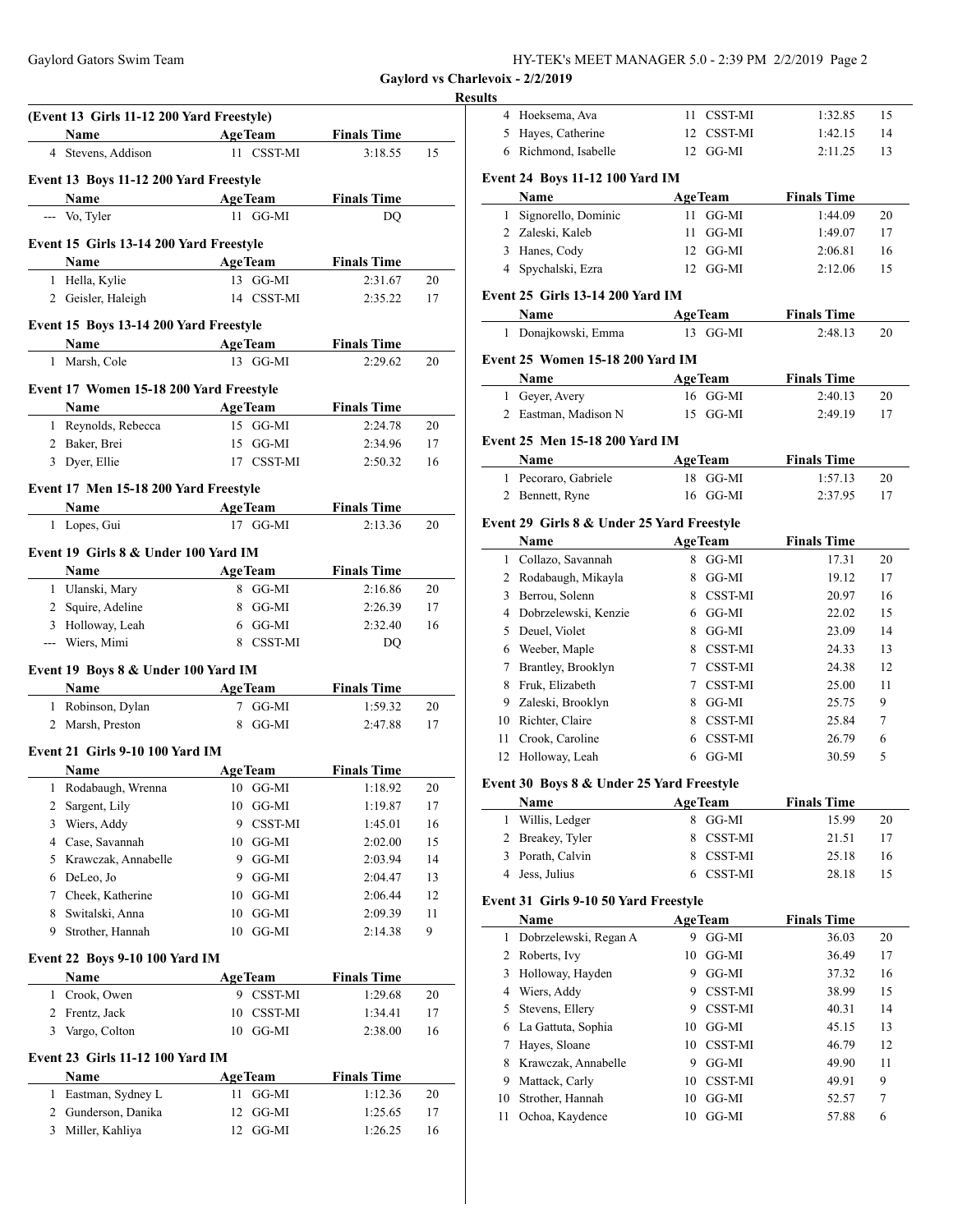| HY-TEK's MEET MANAGER 5.0 - 2:39 PM 2/2/2019 Page 3 |  |  |
|-----------------------------------------------------|--|--|
|-----------------------------------------------------|--|--|

#### **Results**

|    | <b>Name</b>                          |    | <b>AgeTeam</b> | <b>Finals Time</b> |    |
|----|--------------------------------------|----|----------------|--------------------|----|
|    | 12 Bindschatel, Kylie                | 9. | GG-MI          | 1:09.21            | 5  |
|    | Event 32 Boys 9-10 50 Yard Freestyle |    |                |                    |    |
|    | Name                                 |    | <b>AgeTeam</b> | <b>Finals Time</b> |    |
| 1  | Sennett, Christian                   |    | $10$ GG-MI     | 36.58              | 20 |
| 2  | Brey, Carson                         |    | 10 CSST-MI     | 39.75              | 17 |
| 3  | Schultz, Benjamin                    |    | 10 CSST-MI     | 40.82              | 16 |
| 4  | Fruk, Bennett                        | 9  | CSST-MI        | 44.43              | 15 |
| 5. | Neal, Cullen                         |    | 10 CSST-MI     | 49.03              | 14 |
| 6  | Breakey, Branden                     | 9  | CSST-MI        | 49.23              | 13 |
| 7  | Porath, Jackson                      | 10 | CSST-MI        | 57.08              | 12 |
| 8  | Vargo, Colton                        | 10 | GG-MI          | 59.94              | 11 |
| 9  | Sullivan, Jack                       |    | 10 CSST-MI     | 1:01.62            | 9  |
| 10 | Beck, Braeden                        | 9  | CSST-MI        | 1:02.97            | 7  |

### **Name Age Team Finals Time** Elenz, Mackenzie 12 GG-MI 27.45 20 Ames, Skylee 11 GG-MI 36.86 17 Campeau, Bria 11 GG-MI 38.03 16 Stevens, Addison 11 CSST-MI 39.65 15 Sullivan, Ellie 12 CSST-MI 43.40 14 Richter, Samantha 12 CSST-MI 52.16 13 Burns, Maddison 11 CSST-MI 57.10 12 8 Keller, Elena 12 GG-MI 1:02.39 11

## **Event 34 Boys 11-12 50 Yard Freestyle**

|    | <b>Name</b>        | <b>AgeTeam</b>       | <b>Finals Time</b> |    |
|----|--------------------|----------------------|--------------------|----|
| 1. | MacKenzie, Gordon  | 12 CSST-MI           | 33.90              | 20 |
|    | 2 Kasprzak, Jacob  | GG-MI<br>11          | 47.28              | 17 |
|    | 3 Hanes, Cody      | GG-MI<br>12.         | 47.41              | 16 |
|    | 4 Cornett, Isaiah  | <b>CSST-MI</b><br>11 | 49.27              | 15 |
|    | 5 Breakey, Jackson | <b>CSST-MI</b><br>11 | 52.95              | 14 |
|    | 6 Marsh, Chandler  | GG-MI<br>11          | 56.58              | 13 |
|    | --- Vo, Tyler      | GG-MI                | DO                 |    |

#### **Event 35 Girls 13-14 50 Yard Freestyle**

| Name               | <b>AgeTeam</b> | <b>Finals Time</b> |    |
|--------------------|----------------|--------------------|----|
| 1 Geisler, Haleigh | 14 CSST-MI     | 32.34              | 20 |
| 2 Richard, Kassi   | 13 GG-MI       | 34.59              | 17 |
| 3 Topp, Emma       | 13 GG-MI       | 45.07              | 16 |

### **Event 35 Boys 13-14 50 Yard Freestyle**

| <b>Name</b>      | <b>AgeTeam</b> | <b>Finals Time</b> |
|------------------|----------------|--------------------|
| 1 Marsh, Cole    | 13 GG-MI       | 30.15<br>20        |
| 2 Ames, Logan    | 13 GG-MI       | 3138               |
| 3 Berrou, Kilian | 13 CSST-MI     | 32.15<br>16        |

#### **Event 37 Girls 15-18 50 Yard Freestyle**

|    | <b>Name</b>      | <b>AgeTeam</b> | <b>Finals Time</b> |    |
|----|------------------|----------------|--------------------|----|
| 1. | Baker, Brei      | 15 GG-MI       | 28.46              | 20 |
|    | 2 Elenz, Caitlyn | $17$ GG-MI     | 31.40              | 17 |
|    | 3 Topp, Grace    | $16$ GG-MI     | 32.89              | 16 |
|    | 4 Dyer, Ellie    | 17 CSST-MI     | 33.91              | 15 |
|    | --- James, Maizy | 16 GG-MI       | DO.                |    |

|              | Event 38 Boys 15-18 50 Yard Freestyle      |    |                |                    |    |
|--------------|--------------------------------------------|----|----------------|--------------------|----|
|              | Name                                       |    | <b>AgeTeam</b> | <b>Finals Time</b> |    |
| 1            | Walz, Jacob                                |    | 16 CSST-MI     | 27.02              | 20 |
|              | 2 DeFeyter, Samuel                         | 17 | GG-MI          | 27.81              | 17 |
| 3            | Bondy, Andrew                              |    | 15 CSST-MI     | 30.81              | 16 |
|              | Event 39 Girls 8 & Under 25 Yard Butterfly |    |                |                    |    |
|              | Name                                       |    | <b>AgeTeam</b> | <b>Finals Time</b> |    |
| 1            | Weirs, Mimi                                | 8  | CSST-MI        | 20.38              | 20 |
| 2            | Dobrzelewski, Kenzie                       | 6  | GG-MI          | 22.75              | 17 |
| 3            | Denholm, Brianna                           |    | 7 CSST-MI      | 28.94              | 16 |
| 4            | Squire, Sophia                             |    | 7 GG-MI        | 29.93              | 15 |
|              | 5 Squire, Adeline                          |    | 8 GG-MI        | 30.01              | 14 |
|              | 6 Brantley, Brooklyn                       |    | 7 CSST-MI      | 43.25              | 13 |
| 7            | Crook, Caroline                            |    | 6 CSST-MI      | 44.63              | 12 |
| 8            | Fruk, Elizabeth                            |    | 7 CSST-MI      | 44.87              | 11 |
|              | Event 40 Boys 8 & Under 25 Yard Butterfly  |    |                |                    |    |
|              | Name                                       |    | <b>AgeTeam</b> | <b>Finals Time</b> |    |
| $\mathbf{1}$ | Robinson, Dylan                            |    | 7 GG-MI        | 24.72              | 20 |
|              | 2 Groters, Landon                          |    | 8 GG-MI        | 30.32              | 17 |
| 3            | Porath, Calvin                             |    | 8 CSST-MI      | 37.53              | 16 |
| 4            | Ames, Gunner                               | 8  | GG-MI          | 49.23              | 15 |
| $---$        | vo, Tevin                                  | 8  | GG-MI          | DQ                 |    |
|              | Event 41 Girls 9-10 50 Yard Butterfly      |    |                |                    |    |
|              | Name                                       |    | <b>AgeTeam</b> | <b>Finals Time</b> |    |
| 1            | Sargent, Lily                              | 10 | GG-MI          | 34.59              | 20 |
|              | 2 Roberts, Ivy                             | 10 | GG-MI          | 43.56              | 17 |
| 3            | Jess, Alessandra                           |    | 10 CSST-MI     | 46.72              | 16 |
|              | 4 Stevens, Ellery                          |    | 9 CSST-MI      | 54.13              | 15 |
| 5            | Switalski, Anna                            |    | $10$ GG-MI     | 54.78              | 14 |
|              | 6 Grossi, Olive                            |    | 9 CSST-MI      | 57.68              | 13 |
| 7            | Cheek, Katherine                           |    | 10 GG-MI       | 1:03.28            | 12 |
| 8            | DeLeo, Jo                                  | 9  | GG-MI          | 1:09.28            | 11 |
| 9            | Jensen, Paige                              | 10 | GG-MI          | 1:10.01            | 9  |
| 10           | Bindschatel, Kylie                         | 9  | GG-MI          | 1:33.19            | 7  |
|              | Event 41 Boys 9-10 50 Yard Butterfly       |    |                |                    |    |
|              | Name                                       |    | <b>AgeTeam</b> | <b>Finals Time</b> |    |
| 1            | Weeber, Wyatt                              | 10 | CSST-MI        | 50.49              | 20 |
| 2            | Frentz, Griffin                            | 10 | <b>CSST-MI</b> | 1:03.85            | 17 |
|              | Event 43 Girls 11-12 50 Yard Butterfly     |    |                |                    |    |
|              | Name                                       |    | <b>AgeTeam</b> | <b>Finals Time</b> |    |
|              | 1 Eastman, Sydney L                        | 11 | GG-MI          | 30.34              | 20 |
|              | 2 Dobrzelewski, Rowan J                    | 12 | GG-MI          | 30.53              | 17 |
|              | 3 Jenkins, Madison                         | 11 | GG-MI          | 58.80              | 16 |
|              |                                            |    |                |                    |    |
|              | Event 43 Boys 11-12 50 Yard Butterfly      |    |                |                    |    |
|              | Name                                       |    | <b>AgeTeam</b> | <b>Finals Time</b> |    |
| $\mathbf{1}$ | Signorello, Dominic                        | 11 | GG-MI          | 54.50              | 20 |
|              | 2 Spychalski, Ezra                         | 12 | GG-MI          | 1:08.53            | 17 |
|              | Event 45 Girls 13-14 100 Yard Butterfly    |    |                |                    |    |
|              | Name                                       |    | <b>AgeTeam</b> | <b>Finals Time</b> |    |
| 1            | Hella, Kylie                               |    | 13 GG-MI       | 1:21.47            | 20 |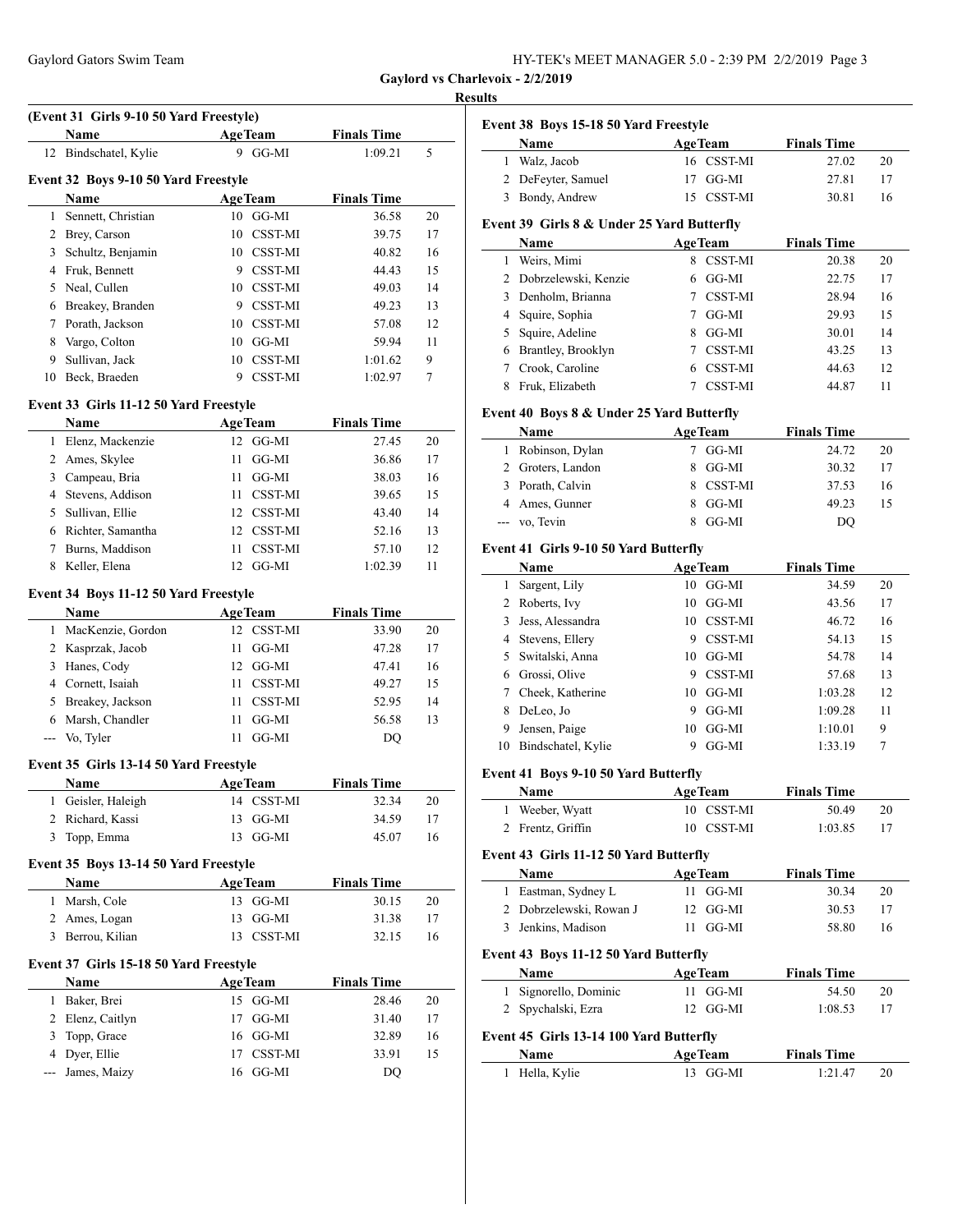**Event 45 Men 15-18 100 Yard Butterfly**

| HY-TEK's MEET MANAGER 5.0 - 2:39 PM 2/2/2019 Page 4 |  |  |
|-----------------------------------------------------|--|--|
|-----------------------------------------------------|--|--|

**Gaylord vs Charlevoix - 2/2/2019**

#### **Results**

| 1 Bennett, Ryne                            | <b>AgeTeam</b>                                                                                                                                                                                                                                                                                                                                                                                                                                                |                                                                                                                                                                                                                                                                                                                                                                                                                                                                                                                  |                                                                                                                                                                                                                                                                   | $\mathbf{I}$                                                                                            |
|--------------------------------------------|---------------------------------------------------------------------------------------------------------------------------------------------------------------------------------------------------------------------------------------------------------------------------------------------------------------------------------------------------------------------------------------------------------------------------------------------------------------|------------------------------------------------------------------------------------------------------------------------------------------------------------------------------------------------------------------------------------------------------------------------------------------------------------------------------------------------------------------------------------------------------------------------------------------------------------------------------------------------------------------|-------------------------------------------------------------------------------------------------------------------------------------------------------------------------------------------------------------------------------------------------------------------|---------------------------------------------------------------------------------------------------------|
|                                            | 16 GG-MI                                                                                                                                                                                                                                                                                                                                                                                                                                                      | 1:03.97                                                                                                                                                                                                                                                                                                                                                                                                                                                                                                          | 20                                                                                                                                                                                                                                                                | 1<br>F                                                                                                  |
|                                            |                                                                                                                                                                                                                                                                                                                                                                                                                                                               |                                                                                                                                                                                                                                                                                                                                                                                                                                                                                                                  |                                                                                                                                                                                                                                                                   | $2 \Gamma$                                                                                              |
| Event 49 Girls 8 & Under 50 Yard Freestyle |                                                                                                                                                                                                                                                                                                                                                                                                                                                               |                                                                                                                                                                                                                                                                                                                                                                                                                                                                                                                  |                                                                                                                                                                                                                                                                   | $\mathbf{I}$<br>3                                                                                       |
| Name                                       | <b>AgeTeam</b>                                                                                                                                                                                                                                                                                                                                                                                                                                                | <b>Finals Time</b>                                                                                                                                                                                                                                                                                                                                                                                                                                                                                               |                                                                                                                                                                                                                                                                   |                                                                                                         |
| 1 Collazo, Savannah                        | 8 GG-MI                                                                                                                                                                                                                                                                                                                                                                                                                                                       | 39.45                                                                                                                                                                                                                                                                                                                                                                                                                                                                                                            | 20                                                                                                                                                                                                                                                                | Event 5                                                                                                 |
| 2 Denholm, Brianna                         | 7 CSST-MI                                                                                                                                                                                                                                                                                                                                                                                                                                                     | 45.10                                                                                                                                                                                                                                                                                                                                                                                                                                                                                                            | 17                                                                                                                                                                                                                                                                | ľ                                                                                                       |
|                                            |                                                                                                                                                                                                                                                                                                                                                                                                                                                               |                                                                                                                                                                                                                                                                                                                                                                                                                                                                                                                  |                                                                                                                                                                                                                                                                   | $1 \ell$                                                                                                |
|                                            |                                                                                                                                                                                                                                                                                                                                                                                                                                                               |                                                                                                                                                                                                                                                                                                                                                                                                                                                                                                                  |                                                                                                                                                                                                                                                                   | 2 F                                                                                                     |
|                                            |                                                                                                                                                                                                                                                                                                                                                                                                                                                               |                                                                                                                                                                                                                                                                                                                                                                                                                                                                                                                  |                                                                                                                                                                                                                                                                   | Event 5                                                                                                 |
|                                            |                                                                                                                                                                                                                                                                                                                                                                                                                                                               |                                                                                                                                                                                                                                                                                                                                                                                                                                                                                                                  |                                                                                                                                                                                                                                                                   | ľ                                                                                                       |
|                                            |                                                                                                                                                                                                                                                                                                                                                                                                                                                               |                                                                                                                                                                                                                                                                                                                                                                                                                                                                                                                  |                                                                                                                                                                                                                                                                   | $\mathbf F$<br>1                                                                                        |
|                                            |                                                                                                                                                                                                                                                                                                                                                                                                                                                               |                                                                                                                                                                                                                                                                                                                                                                                                                                                                                                                  |                                                                                                                                                                                                                                                                   | $\overline{2}$<br>E                                                                                     |
|                                            |                                                                                                                                                                                                                                                                                                                                                                                                                                                               | 1:05.42                                                                                                                                                                                                                                                                                                                                                                                                                                                                                                          |                                                                                                                                                                                                                                                                   | $\mathbf F$<br>3                                                                                        |
|                                            |                                                                                                                                                                                                                                                                                                                                                                                                                                                               |                                                                                                                                                                                                                                                                                                                                                                                                                                                                                                                  |                                                                                                                                                                                                                                                                   | 4 E                                                                                                     |
|                                            |                                                                                                                                                                                                                                                                                                                                                                                                                                                               |                                                                                                                                                                                                                                                                                                                                                                                                                                                                                                                  |                                                                                                                                                                                                                                                                   | 5 <sub>l</sub>                                                                                          |
|                                            |                                                                                                                                                                                                                                                                                                                                                                                                                                                               |                                                                                                                                                                                                                                                                                                                                                                                                                                                                                                                  |                                                                                                                                                                                                                                                                   | $\mathbf{I}$<br>6                                                                                       |
|                                            |                                                                                                                                                                                                                                                                                                                                                                                                                                                               |                                                                                                                                                                                                                                                                                                                                                                                                                                                                                                                  |                                                                                                                                                                                                                                                                   | --- J                                                                                                   |
|                                            |                                                                                                                                                                                                                                                                                                                                                                                                                                                               |                                                                                                                                                                                                                                                                                                                                                                                                                                                                                                                  |                                                                                                                                                                                                                                                                   |                                                                                                         |
|                                            |                                                                                                                                                                                                                                                                                                                                                                                                                                                               |                                                                                                                                                                                                                                                                                                                                                                                                                                                                                                                  |                                                                                                                                                                                                                                                                   | Event 5                                                                                                 |
|                                            |                                                                                                                                                                                                                                                                                                                                                                                                                                                               |                                                                                                                                                                                                                                                                                                                                                                                                                                                                                                                  |                                                                                                                                                                                                                                                                   |                                                                                                         |
|                                            |                                                                                                                                                                                                                                                                                                                                                                                                                                                               |                                                                                                                                                                                                                                                                                                                                                                                                                                                                                                                  |                                                                                                                                                                                                                                                                   | 1 <sub>1</sub>                                                                                          |
|                                            |                                                                                                                                                                                                                                                                                                                                                                                                                                                               |                                                                                                                                                                                                                                                                                                                                                                                                                                                                                                                  |                                                                                                                                                                                                                                                                   | 2 <sub>v</sub>                                                                                          |
|                                            |                                                                                                                                                                                                                                                                                                                                                                                                                                                               |                                                                                                                                                                                                                                                                                                                                                                                                                                                                                                                  |                                                                                                                                                                                                                                                                   | 3 <sub>l</sub>                                                                                          |
| Name                                       |                                                                                                                                                                                                                                                                                                                                                                                                                                                               |                                                                                                                                                                                                                                                                                                                                                                                                                                                                                                                  |                                                                                                                                                                                                                                                                   | 4 F                                                                                                     |
|                                            |                                                                                                                                                                                                                                                                                                                                                                                                                                                               |                                                                                                                                                                                                                                                                                                                                                                                                                                                                                                                  |                                                                                                                                                                                                                                                                   |                                                                                                         |
|                                            |                                                                                                                                                                                                                                                                                                                                                                                                                                                               |                                                                                                                                                                                                                                                                                                                                                                                                                                                                                                                  |                                                                                                                                                                                                                                                                   | Event 6                                                                                                 |
|                                            |                                                                                                                                                                                                                                                                                                                                                                                                                                                               |                                                                                                                                                                                                                                                                                                                                                                                                                                                                                                                  |                                                                                                                                                                                                                                                                   | P                                                                                                       |
|                                            |                                                                                                                                                                                                                                                                                                                                                                                                                                                               |                                                                                                                                                                                                                                                                                                                                                                                                                                                                                                                  |                                                                                                                                                                                                                                                                   | 1 <sup>6</sup>                                                                                          |
|                                            |                                                                                                                                                                                                                                                                                                                                                                                                                                                               |                                                                                                                                                                                                                                                                                                                                                                                                                                                                                                                  |                                                                                                                                                                                                                                                                   | Event 6                                                                                                 |
|                                            |                                                                                                                                                                                                                                                                                                                                                                                                                                                               |                                                                                                                                                                                                                                                                                                                                                                                                                                                                                                                  |                                                                                                                                                                                                                                                                   |                                                                                                         |
|                                            |                                                                                                                                                                                                                                                                                                                                                                                                                                                               |                                                                                                                                                                                                                                                                                                                                                                                                                                                                                                                  |                                                                                                                                                                                                                                                                   | Ŋ<br>$1$ P                                                                                              |
|                                            |                                                                                                                                                                                                                                                                                                                                                                                                                                                               |                                                                                                                                                                                                                                                                                                                                                                                                                                                                                                                  |                                                                                                                                                                                                                                                                   |                                                                                                         |
| Name                                       | <b>AgeTeam</b>                                                                                                                                                                                                                                                                                                                                                                                                                                                | <b>Finals Time</b>                                                                                                                                                                                                                                                                                                                                                                                                                                                                                               |                                                                                                                                                                                                                                                                   | Event 6                                                                                                 |
| 1 Frentz, Jack                             | 10 CSST-MI                                                                                                                                                                                                                                                                                                                                                                                                                                                    | 1:26.88                                                                                                                                                                                                                                                                                                                                                                                                                                                                                                          | 20                                                                                                                                                                                                                                                                | ľ                                                                                                       |
| 2 Schultz, Benjamin                        | 10 CSST-MI                                                                                                                                                                                                                                                                                                                                                                                                                                                    | 1:36.34                                                                                                                                                                                                                                                                                                                                                                                                                                                                                                          | 17                                                                                                                                                                                                                                                                | N<br>1                                                                                                  |
| 3 Fruk, Bennett                            | 9 CSST-MI                                                                                                                                                                                                                                                                                                                                                                                                                                                     | 1:41.12                                                                                                                                                                                                                                                                                                                                                                                                                                                                                                          | 16                                                                                                                                                                                                                                                                | $\epsilon$<br>2                                                                                         |
| 4 Neal, Cullen                             | 10 CSST-MI                                                                                                                                                                                                                                                                                                                                                                                                                                                    | 1:49.42                                                                                                                                                                                                                                                                                                                                                                                                                                                                                                          | 15                                                                                                                                                                                                                                                                | $\mathbf{F}$<br>3                                                                                       |
|                                            |                                                                                                                                                                                                                                                                                                                                                                                                                                                               |                                                                                                                                                                                                                                                                                                                                                                                                                                                                                                                  |                                                                                                                                                                                                                                                                   | $4$ E                                                                                                   |
|                                            |                                                                                                                                                                                                                                                                                                                                                                                                                                                               |                                                                                                                                                                                                                                                                                                                                                                                                                                                                                                                  |                                                                                                                                                                                                                                                                   | 5Z                                                                                                      |
|                                            |                                                                                                                                                                                                                                                                                                                                                                                                                                                               |                                                                                                                                                                                                                                                                                                                                                                                                                                                                                                                  |                                                                                                                                                                                                                                                                   | 6 C                                                                                                     |
|                                            |                                                                                                                                                                                                                                                                                                                                                                                                                                                               |                                                                                                                                                                                                                                                                                                                                                                                                                                                                                                                  |                                                                                                                                                                                                                                                                   | 7 F                                                                                                     |
|                                            |                                                                                                                                                                                                                                                                                                                                                                                                                                                               |                                                                                                                                                                                                                                                                                                                                                                                                                                                                                                                  |                                                                                                                                                                                                                                                                   | 8<br>N                                                                                                  |
|                                            |                                                                                                                                                                                                                                                                                                                                                                                                                                                               |                                                                                                                                                                                                                                                                                                                                                                                                                                                                                                                  |                                                                                                                                                                                                                                                                   | 9 F                                                                                                     |
| Campeau, Bria                              | GG-MI<br>11                                                                                                                                                                                                                                                                                                                                                                                                                                                   | 1:32.70                                                                                                                                                                                                                                                                                                                                                                                                                                                                                                          | 15                                                                                                                                                                                                                                                                |                                                                                                         |
| Sullivan, Ellie                            | CSST-MI<br>12                                                                                                                                                                                                                                                                                                                                                                                                                                                 | 1:57.72                                                                                                                                                                                                                                                                                                                                                                                                                                                                                                          | 14                                                                                                                                                                                                                                                                | Event 6                                                                                                 |
|                                            |                                                                                                                                                                                                                                                                                                                                                                                                                                                               |                                                                                                                                                                                                                                                                                                                                                                                                                                                                                                                  | 13                                                                                                                                                                                                                                                                | Ŋ                                                                                                       |
| Richter, Samantha                          | 12 CSST-MI                                                                                                                                                                                                                                                                                                                                                                                                                                                    | 2:08.25                                                                                                                                                                                                                                                                                                                                                                                                                                                                                                          |                                                                                                                                                                                                                                                                   |                                                                                                         |
|                                            |                                                                                                                                                                                                                                                                                                                                                                                                                                                               |                                                                                                                                                                                                                                                                                                                                                                                                                                                                                                                  |                                                                                                                                                                                                                                                                   | 1                                                                                                       |
| Event 54 Boys 11-12 100 Yard Freestyle     |                                                                                                                                                                                                                                                                                                                                                                                                                                                               |                                                                                                                                                                                                                                                                                                                                                                                                                                                                                                                  |                                                                                                                                                                                                                                                                   | Ŋ<br>2<br>C                                                                                             |
| Name                                       | <b>AgeTeam</b>                                                                                                                                                                                                                                                                                                                                                                                                                                                | <b>Finals Time</b>                                                                                                                                                                                                                                                                                                                                                                                                                                                                                               |                                                                                                                                                                                                                                                                   | 3                                                                                                       |
| Zaleski, Kaleb                             | GG-MI<br>11                                                                                                                                                                                                                                                                                                                                                                                                                                                   | 1:38.34                                                                                                                                                                                                                                                                                                                                                                                                                                                                                                          | 20                                                                                                                                                                                                                                                                | $\overline{4}$                                                                                          |
| 2 Kasprzak, Jacob                          | 11<br>GG-MI                                                                                                                                                                                                                                                                                                                                                                                                                                                   | 1:48.16                                                                                                                                                                                                                                                                                                                                                                                                                                                                                                          | 17                                                                                                                                                                                                                                                                |                                                                                                         |
| 3 Cornett, Isaiah                          | CSST-MI<br>11                                                                                                                                                                                                                                                                                                                                                                                                                                                 | 2:03.34                                                                                                                                                                                                                                                                                                                                                                                                                                                                                                          | 16                                                                                                                                                                                                                                                                |                                                                                                         |
| Marsh, Chandler<br>Vo, Tyler               | 11<br>GG-MI<br>11<br>GG-MI                                                                                                                                                                                                                                                                                                                                                                                                                                    | 2:13.18<br>DQ                                                                                                                                                                                                                                                                                                                                                                                                                                                                                                    | 15                                                                                                                                                                                                                                                                | N<br>E<br>$5$ P<br>6 J<br>Event 6                                                                       |
|                                            | 3 Rodabaugh, Mikayla<br>4 Ulanski, Mary<br>5 Berrou, Solenn<br>6 Deuel, Violet<br>Weeber, Maple<br>Squire, Sophia<br>Holloway, Leah<br>--- Richter, Claire<br>Name<br>1 Willis, Ledger<br>2 Marsh, Preston<br>Ames, Gunner<br>4 Jess, Julius<br>--- vo, Tevin<br>1 Rodabaugh, Wrenna<br>2 Dobrzelewski, Regan A<br>Mattack, Carly<br>4 Case, Savannah<br>--- Wiers, Addy<br>Stevens, Ellery<br>Name<br>Elenz, Mackenzie<br>Gunderson, Danika<br>Hoeksema, Ava | 8 GG-MI<br>8 GG-MI<br>8 CSST-MI<br>GG-MI<br>8<br>8 CSST-MI<br>7 GG-MI<br>6 GG-MI<br>8 CSST-MI<br>Event 50 Boys 8 & Under 50 Yard Freestyle<br><b>AgeTeam</b><br>8 GG-MI<br>8 GG-MI<br>8 GG-MI<br>6 CSST-MI<br>8 GG-MI<br>Event 51 Girls 9-10 100 Yard Freestyle<br><b>AgeTeam</b><br>10 GG-MI<br>9 GG-MI<br>10 CSST-MI<br>$10$ GG-MI<br>CSST-MI<br>9<br>9 CSST-MI<br>Event 52 Boys 9-10 100 Yard Freestyle<br>Event 53 Girls 11-12 100 Yard Freestyle<br><b>AgeTeam</b><br>12 GG-MI<br>12 GG-MI<br>CSST-MI<br>11 | 48.48<br>50.20<br>50.62<br>53.84<br>56.31<br>59.21<br>DQ<br><b>Finals Time</b><br>36.87<br>50.61<br>1:04.83<br>1:09.78<br>DQ<br><b>Finals Time</b><br>1:12.89<br>1:24.53<br>1:43.19<br>1:43.56<br>DQ<br>DQ<br><b>Finals Time</b><br>1:01.79<br>1:15.24<br>1:21.64 | 16<br>15<br>14<br>13<br>12<br>11<br>9<br>20<br>17<br>16<br>15<br>20<br>17<br>16<br>15<br>20<br>17<br>16 |

|                | Event 55 Girls 13-14 100 Yard Freestyle<br>Name | <b>AgeTeam</b>             | <b>Finals Time</b>            |                                             |
|----------------|-------------------------------------------------|----------------------------|-------------------------------|---------------------------------------------|
| 1              | Richard, Kassi                                  | 13 GG-MI                   | 1:19.38                       | 20                                          |
|                |                                                 | 13 GG-MI                   |                               |                                             |
| 2<br>3         | Donajkowski, Emma                               | 13 GG-MI                   | 1:24.67                       | 17                                          |
|                | Topp, Emma                                      |                            | 1:43.84                       | 16                                          |
|                | Event 55 Boys 13-14 100 Yard Freestyle          |                            |                               |                                             |
|                | Name                                            | <b>AgeTeam</b>             | <b>Finals Time</b>            |                                             |
| $\mathbf{1}$   | Ames, Logan                                     | 13 GG-MI                   | 1:10.59                       | 20                                          |
| 2              | Berrou, Kilian                                  | 13<br><b>CSST-MI</b>       | 1:15.21                       | 17                                          |
|                | Event 57 Girls 15-18 100 Yard Freestyle         |                            |                               |                                             |
|                | Name                                            | <b>AgeTeam</b>             | <b>Finals Time</b>            |                                             |
| 1              | Reynolds, Rebecca                               | 15 GG-MI                   | 1:03.83                       | 20                                          |
| $\overline{2}$ | Baker, Brei                                     | 15 GG-MI                   | 1:04.04                       | 17                                          |
| 3              | Eastman, Madison N                              | 15 GG-MI                   | 1:05.53                       | 16                                          |
| $\overline{4}$ | Elenz, Caitlyn                                  | 17 GG-MI                   | 1:12.58                       | 15                                          |
| 5              | Dyer, Ellie                                     | 17 CSST-MI                 | 1:12.78                       | 14                                          |
| 6              | Topp, Grace                                     | $16$ GG-MI                 | 1:13.19                       | 13                                          |
| $\overline{a}$ | James, Maizy                                    | $16$ GG-MI                 | D <sub>O</sub>                |                                             |
|                | Event 58 Boys 15-18 100 Yard Freestyle          |                            |                               |                                             |
|                | Name                                            | <b>AgeTeam</b>             | <b>Finals Time</b>            |                                             |
| 1              | Lopes, Gui                                      | 17 GG-MI                   | 58.52                         | 20                                          |
| 2              | Walz, Jacob                                     | 16 CSST-MI                 | 59.70                         | 17                                          |
| 3              | DeFeyter, Samuel                                | 17 GG-MI                   | 1:04.75                       | 16                                          |
| 4              | Bondy, Andrew                                   | 15 CSST-MI                 | 1:13.07                       | 15                                          |
|                |                                                 |                            |                               |                                             |
|                | Event 61 Women 15-18 500 Yard Freestyle         |                            |                               |                                             |
|                | Name                                            | <b>AgeTeam</b><br>16 GG-MI | <b>Finals Time</b><br>6:17.58 |                                             |
| 1              | Geyer, Avery                                    |                            |                               | 20                                          |
|                | Event 61 Men 15-18 500 Yard Freestyle           |                            |                               |                                             |
|                |                                                 |                            |                               |                                             |
|                | Name                                            | <b>AgeTeam</b>             | <b>Finals Time</b>            |                                             |
| $\mathbf{1}$   | Pecoraro, Gabriele                              | 18 GG-MI                   | 4:56.03                       | 20                                          |
|                |                                                 |                            |                               |                                             |
|                | Event 63 Girls 8 & Under 25 Yard Backstroke     |                            |                               |                                             |
|                | <b>Name</b>                                     | <b>AgeTeam</b>             | <b>Finals Time</b>            |                                             |
| 1              | Wiers, Mimi                                     | 8 CSST-MI                  | 20.93                         |                                             |
| 2              | Collazo, Savannah                               | 8 GG-MI                    | 22.47                         |                                             |
|                | 3 Brantley, Brooklyn                            | 7 CSST-MI                  | 26.00                         |                                             |
| 4              | Berrou, Solenn                                  | CSST-MI<br>8               | 26.84                         |                                             |
| 5              | Zaleski, Brooklyn                               | GG-MI<br>8                 | 28.75                         |                                             |
| 6              | Crook, Caroline                                 | 6 CSST-MI                  | 29.46                         |                                             |
| 7              | Fruk, Elizabeth                                 | 7<br>CSST-MI               | 30.66                         |                                             |
| 8              | Weeber, Maple                                   | <b>CSST-MI</b><br>8        | 32.44                         | 11                                          |
| 9              | Richter, Claire                                 | CSST-MI<br>8               | 33.06                         | 20<br>17<br>16<br>15<br>14<br>13<br>12<br>9 |
|                | Event 64 Boys 8 & Under 25 Yard Backstroke      |                            |                               |                                             |
|                | Name                                            | <b>AgeTeam</b>             | <b>Finals Time</b>            |                                             |
| $\mathbf{1}$   | Willis, Ledger                                  | GG-MI<br>8                 | 21.42                         |                                             |
| 2              | Groters, Landon                                 | 8<br>GG-MI                 | 24.63                         |                                             |
| 3              | Marsh, Preston                                  | 8 GG-MI                    | 28.53                         |                                             |
| 4              | Breakey, Tyler                                  | 8 CSST-MI                  | 29.87                         |                                             |
| 5              | Porath, Calvin                                  | 8 CSST-MI                  | 32.43                         |                                             |
| 6              | Jess, Julius                                    | 6<br>CSST-MI               | 38.51                         |                                             |
|                | Event 65 Girls 9-10 50 Yard Backstroke          |                            |                               |                                             |
|                | Name                                            | <b>AgeTeam</b>             | <b>Finals Time</b>            | 20<br>17<br>16<br>15<br>14<br>13            |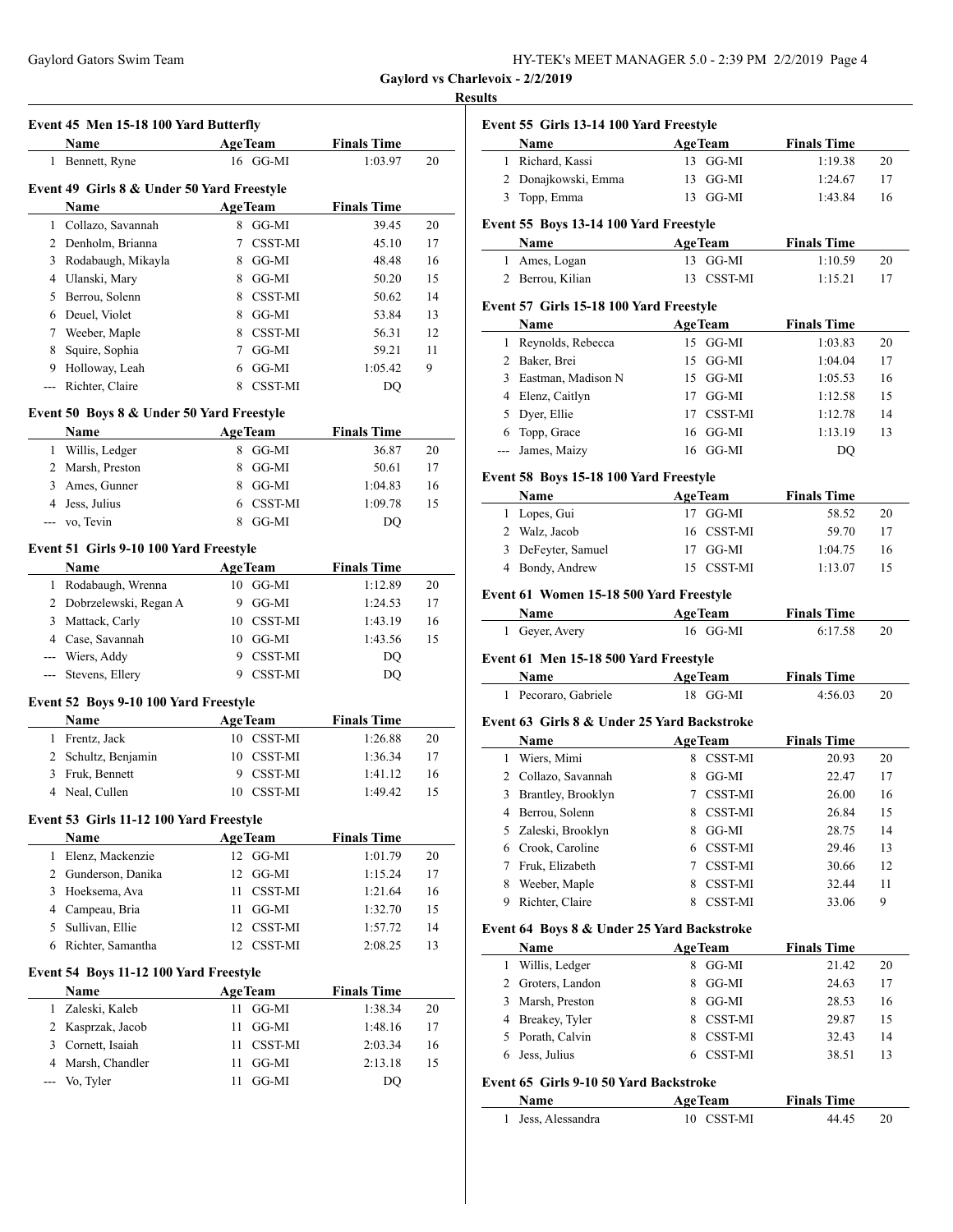| HY-TEK's MEET MANAGER 5.0 - 2:39 PM 2/2/2019 Page 5 |  |  |
|-----------------------------------------------------|--|--|
|-----------------------------------------------------|--|--|

#### **Results**

|    |                    |    | (Event 65 Girls 9-10 50 Yard Backstroke) |                    |    |  |  |
|----|--------------------|----|------------------------------------------|--------------------|----|--|--|
|    | <b>Name</b>        |    | <b>AgeTeam</b>                           | <b>Finals Time</b> |    |  |  |
| 2  | Wiers, Addy        | 9  | <b>CSST-MI</b>                           | 44.74              | 17 |  |  |
| 3  | Hayes, Sloane      | 10 | <b>CSST-MI</b>                           | 47.40              | 16 |  |  |
| 4  | Grossi, Olive      | 9  | <b>CSST-MI</b>                           | 48.06              | 15 |  |  |
| 5. | La Gattuta, Sophia | 10 | GG-MI                                    | 48.63              | 14 |  |  |
|    | Mattack, Carly     | 10 | <b>CSST-MI</b>                           | 54.38              | 13 |  |  |
|    | Switalski, Anna    | 10 | GG-MI                                    | 55.57              | 12 |  |  |
| 8  | Jensen, Paige      | 10 | GG-MI                                    | 56.37              | 11 |  |  |
| 9  | Cheek, Katherine   | 10 | GG-MI                                    | 58.31              | 9  |  |  |
| 10 | Ochoa, Kaydence    | 10 | GG-MI                                    | 1:08.36            | 7  |  |  |

#### **Event 66 Boys 9-10 50 Yard Backstroke**

|    | <b>Name</b>      |    | <b>AgeTeam</b> | <b>Finals Time</b> |    |
|----|------------------|----|----------------|--------------------|----|
|    | Crook, Owen      |    | <b>CSST-MI</b> | 39.04              | 20 |
|    | 2 Brey, Carson   | 10 | <b>CSST-MI</b> | 49.72              | 17 |
| 3  | Breakey, Branden |    | <b>CSST-MI</b> | 57.18              | 16 |
|    | 4 Sullivan, Jack | 10 | CSST-MI        | 57.69              | 15 |
| 5. | Porath, Jackson  | 10 | <b>CSST-MI</b> | 1:06.06            | 14 |
| 6  | Vargo, Colton    | 10 | GG-MI          | 1:08.53            | 13 |
|    | Beck, Braeden    |    | <b>CSST-MI</b> | 1:16.75            | 12 |

#### **Event 67 Girls 11-12 50 Yard Backstroke**

 $\overline{a}$ 

|    | <b>Name</b>           | <b>AgeTeam</b>       | <b>Finals Time</b> |    |
|----|-----------------------|----------------------|--------------------|----|
|    | Dobrzelewski, Rowan J | GG-MI<br>12.         | 32.27              | 20 |
| 2  | Miller, Kahliya       | GG-MI<br>12.         | 38.47              | 17 |
| 3  | Hoeksema, Ava         | <b>CSST-MI</b><br>11 | 39.78              | 16 |
|    | Ames, Skylee          | GG-MI<br>11          | 44.97              | 15 |
|    | Jenkins, Madison      | GG-MI<br>11          | 46.72              | 14 |
| 6  | Hayes, Catherine      | 12 CSST-MI           | 49.26              | 13 |
|    | Richmond, Isabelle    | GG-MI<br>12          | 56.38              | 12 |
|    | Burns, Maddison       | <b>CSST-MI</b><br>11 | 1:00.69            | 11 |
| 9  | Richter, Samantha     | CSST-MI<br>12.       | 1:09.70            | 9  |
| 10 | Keller, Elena         | GG-MI<br>12.         | 1:10.77            | 7  |

### **Event 68 Boys 11-12 50 Yard Backstroke**

| <b>Name</b>           | <b>AgeTeam</b> |                     | <b>Finals Time</b> |    |
|-----------------------|----------------|---------------------|--------------------|----|
| 1 Signorello, Dominic |                | $11 \text{ GG-MI}$  | 41.79              | 20 |
| 2 MacKenzie, Gordon   |                | 12 CSST-MI          | 45.64              | 17 |
| 3 Hanes, Cody         |                | $12 \text{ GG-MI}$  | 52.25              | 16 |
| 4 Spychalski, Ezra    |                | $12 \text{ G}$ G-MI | 1:02.39            | 15 |
| 5 Breakey, Jackson    |                | <b>CSST-MI</b>      | 1:03.04            | 14 |

#### **Event 69 Girls 13-14 100 Yard Backstroke**

| <b>Name</b>         | <b>AgeTeam</b> | <b>Finals Time</b> |  |
|---------------------|----------------|--------------------|--|
| 1 Geisler, Haleigh  | 14 CSST-MI     | 1:24.60<br>20      |  |
| 2 Donajkowski, Emma | 13 GG-MI       | 1:44.01<br>17      |  |
| 3 Topp, Emma        | 13 GG-MI       | 2:12.21<br>16      |  |

### **Event 69 Boys 13-14 100 Yard Backstroke**

| <b>Name</b>   | <b>AgeTeam</b>      | <b>Finals Time</b> |    |
|---------------|---------------------|--------------------|----|
| 1 Marsh, Cole | $13 \text{ G}$ G-MI | 1:18.77            | 20 |
| 2 Ames, Logan | $13 \text{ G}$ G-MI | 1:23.93            |    |

## **Event 71 Girls 15-18 100 Yard Backstroke**

| Name                 | <b>AgeTeam</b> | <b>Finals Time</b> |    |
|----------------------|----------------|--------------------|----|
| 1 Eastman, Madison N | 15 GG-MI       | 1:20.63            | 20 |
| 2 Topp, Grace        | 16 GG-MI       | 1:22.66            | 17 |
| 3 Elenz, Caitlyn     | 17 GG-MI       | 1:31.83            | 16 |
| --- James, Maizy     | 16 GG-MI       | DO)                |    |

|  |  |  | Event 72 Boys 15-18 100 Yard Backstroke |
|--|--|--|-----------------------------------------|
|--|--|--|-----------------------------------------|

| <b>Name</b>      | <b>AgeTeam</b> | <b>Finals Time</b> |    |
|------------------|----------------|--------------------|----|
| 1 Lopes, Gui     | 17 GG-MI       | 1:04.49            | 20 |
| 2 Bennett, Ryne  | $16$ GG-MI     | 1:10.38            | 17 |
| Walz, Jacob<br>3 | 16 CSST-MI     | 1:15.15            | 16 |
| 4 Bondy, Andrew  | 15 CSST-MI     | 1:44.10            | 15 |

### **Event 73 Girls 8 & Under 25 Yard Breaststroke**

| Name                     |   | <b>AgeTeam</b> | <b>Finals Time</b> |    |
|--------------------------|---|----------------|--------------------|----|
| Rodabaugh, Mikayla       | 8 | GG-MI          | 28.31              | 20 |
| 2 Denholm, Brianna       |   | <b>CSST-MI</b> | 28.59              | 17 |
| 3 Ulanski, Mary          | 8 | GG-MI          | 29.88              | 16 |
| 4 Deuel, Violet          | 8 | GG-MI          | 35.28              | 15 |
| 5 Squire, Sophia         |   | GG-MI          | 37.85              | 14 |
| 6 Zaleski, Brooklyn      | 8 | GG-MI          | 38.32              | 13 |
| Squire, Adeline          | 8 | GG-MI          | 45.28              | 12 |
| --- Wiers, Mimi          |   | CSST-MI        | DO                 |    |
| --- Dobrzelewski, Kenzie |   | GG-MI          | DO                 |    |

#### **Event 74 Boys 8 & Under 25 Yard Breaststroke**

| Name              | <b>AgeTeam</b> | <b>Finals Time</b> |    |
|-------------------|----------------|--------------------|----|
| 1 Robinson, Dylan | GG-MI          | 28.82              | 20 |
| 2 Breakey, Tyler  | 8 CSST-MI      | 29.90              | 17 |
| 3 Groters, Landon | 8 GG-MI        | 31.00              | 16 |
| 4 Ames, Gunner    | GG-MI          | 56.46              | 15 |
| --- vo, Tevin     | $8$ GG-MI      | DO                 |    |

### **Event 75 Girls 9-10 50 Yard Breaststroke**

|    | Name                  |    | <b>AgeTeam</b> | <b>Finals Time</b> |    |
|----|-----------------------|----|----------------|--------------------|----|
|    | Rodabaugh, Wrenna     | 10 | GG-MI          | 40.26              | 20 |
|    | 2 Sargent, Lily       | 10 | GG-MI          | 41.16              | 17 |
| 3  | Holloway, Hayden      | 9  | GG-MI          | 48.24              | 16 |
| 4  | Dobrzelewski, Regan A | 9  | GG-MI          | 49.16              | 15 |
| 5. | DeLeo, Jo             | 9  | GG-MI          | 57.50              | 14 |
|    | 6 Krawczak, Annabelle | 9  | GG-MI          | 1:00.77            | 13 |
|    | Case, Savannah        | 10 | GG-MI          | 1:04.50            | 12 |
| 8  | Strother, Hannah      | 10 | GG-MI          | 1:19.50            | 11 |
| 9  | Bindschatel, Kylie    | 9  | GG-MI          | 1:35.12            | 9  |
| 10 | Ochoa, Kaydence       | 10 | GG-MI          | 1:52.50            | 7  |

#### **Event 76 Boys 9-10 50 Yard Breaststroke**

 $\overline{\phantom{a}}$ 

 $\overline{\phantom{a}}$ 

|      | Name                 |     | <b>AgeTeam</b> | <b>Finals Time</b> |      |
|------|----------------------|-----|----------------|--------------------|------|
|      | Crook, Owen          | 9   | CSST-MI        | 50.66              | 20   |
|      | 2 Sennett, Christian | 10  | GG-MI          | 52.72              | 17   |
| *3   | Schultz, Benjamin    | 10  | CSST-MI        | 52.84              | 15.5 |
| $*3$ | Frentz, Griffin      |     | 10 CSST-MI     | 52.84              | 15.5 |
|      | Frentz, Jack         | 10. | CSST-MI        | 53.87              | 14   |
|      | Fruk, Bennett        | 9   | CSST-MI        | 54.08              | 13   |
|      | Weeber, Wyatt        | 10  | CSST-MI        | 56.71              | 12   |
| 8    | Breakey, Branden     | 9   | CSST-MI        | 1:18.53            | 11   |
| 9    | Sullivan, Jack       | 10. | CSST-MI        | 1:19.01            | 9    |

# **Event 77 Girls 11-12 50 Yard Breaststroke**

| <b>Name</b>             | <b>AgeTeam</b> | <b>Finals Time</b> |    |
|-------------------------|----------------|--------------------|----|
| 1 Dobrzelewski, Rowan J | 12 GG-MI       | 36.18              | 20 |
| 2 Eastman, Sydney L     | 11 GG-MI       | 39.12              | 17 |
| 3 Miller, Kahliya       | 12 GG-MI       | 42.69              | 16 |
| 4 Gunderson, Danika     | 12 GG-MI       | 46.77              | 15 |
| 5 Stevens, Addison      | <b>CSST-MI</b> | 54.75              | 14 |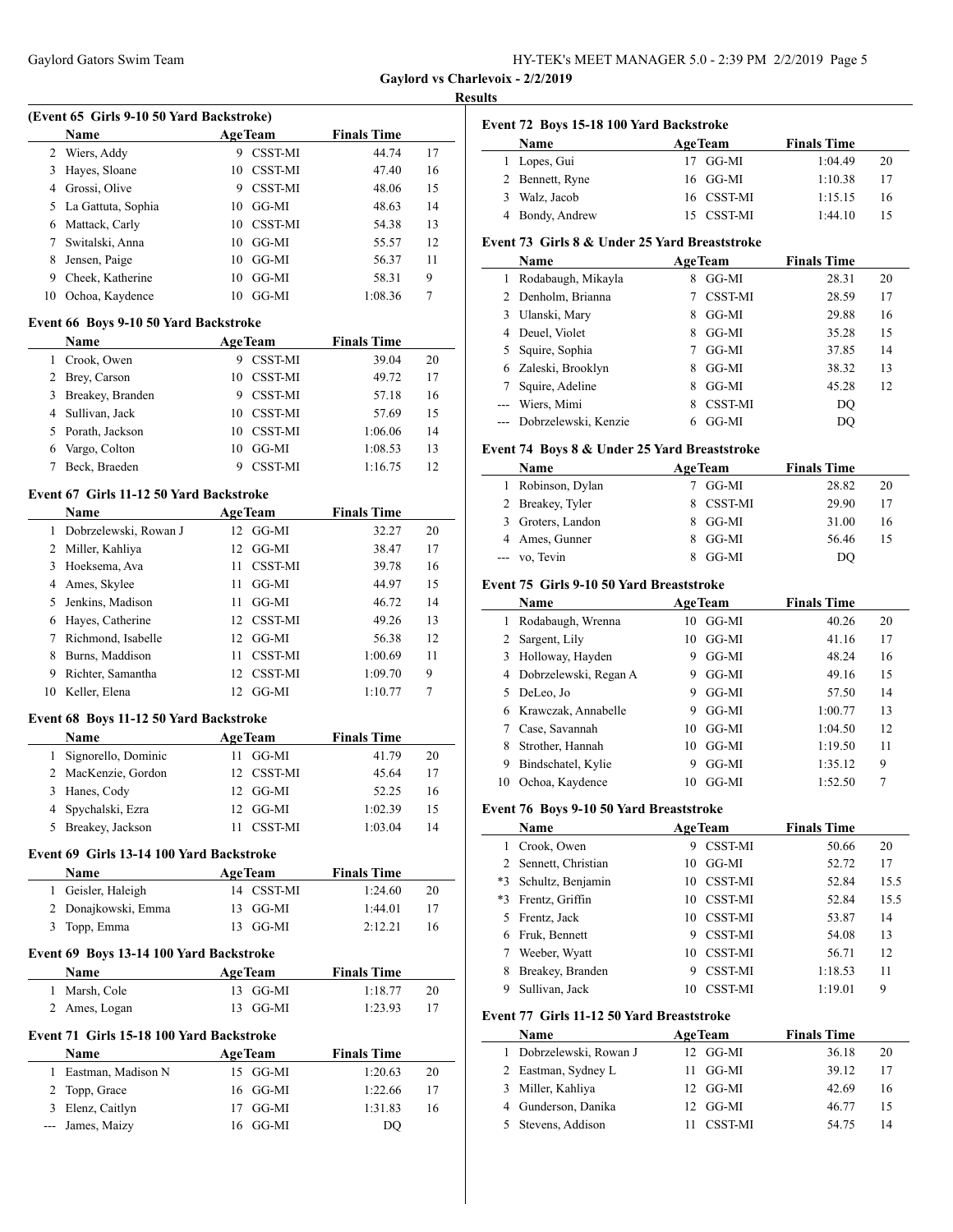#### **Results**

|                         | (Event 77 Girls 11-12 50 Yard Breaststroke)<br><b>Name</b> | <b>AgeTeam</b> |                          | <b>Finals Time</b>            |    |
|-------------------------|------------------------------------------------------------|----------------|--------------------------|-------------------------------|----|
|                         | 6 Sullivan, Ellie                                          |                | 12 CSST-MI               | 1:02.47                       | 13 |
|                         | 7 Keller, Elena                                            |                | 12 GG-MI                 | 1:03.53                       | 12 |
|                         | 8 Richmond, Isabelle                                       |                | $12 \text{ GG-MI}$       |                               |    |
|                         |                                                            |                |                          | 1:06.77                       | 11 |
|                         | 9 Campeau, Bria                                            |                | $11 \text{ GG-MI}$       | 1:09.94                       | 9  |
|                         | Event 78 Boys 11-12 50 Yard Breaststroke                   |                |                          |                               |    |
|                         | Name                                                       |                | <b>AgeTeam</b>           | <b>Finals Time</b>            |    |
|                         | 1 Kasprzak, Jacob                                          |                | 11 GG-MI                 | 56.50                         | 20 |
|                         | 2 Zaleski, Kaleb                                           |                | $11$ GG-MI               | 1:00.88                       | 17 |
|                         | 3 Cornett, Isaiah                                          |                | 11 CSST-MI               | 1:05.27                       | 16 |
|                         | 4 Breakey, Jackson                                         |                | 11 CSST-MI               | 1:05.28                       | 15 |
|                         | 5 Marsh, Chandler                                          |                | $11$ GG-MI               | 1:39.40                       | 14 |
|                         | Event 79 Girls 13-14 100 Yard Breaststroke                 |                |                          |                               |    |
|                         | Name                                                       | <b>AgeTeam</b> |                          | <b>Finals Time</b>            |    |
| $\mathbf{1}$            | Hella, Kylie                                               |                | 13 GG-MI                 | 1:27.75                       | 20 |
|                         | 2 Richard, Kassi                                           |                | 13 GG-MI                 | 1:35.17                       | 17 |
|                         | Event 79 Boys 13-14 100 Yard Breaststroke                  |                |                          |                               |    |
|                         | Name                                                       | <b>AgeTeam</b> |                          | <b>Finals Time</b>            |    |
|                         | 1 Berrou, Kilian                                           |                | 13 CSST-MI               | 1:36.59                       | 20 |
|                         |                                                            |                |                          |                               |    |
|                         | Event 81 Women 15-18 100 Yard Breaststroke<br>Name         | <b>AgeTeam</b> |                          | <b>Finals Time</b>            |    |
|                         | 1 Geyer, Avery                                             |                | 16 GG-MI                 | 1:25.57                       | 20 |
|                         | 2 Reynolds, Rebecca                                        |                | 15 GG-MI                 | 1:28.65                       | 17 |
|                         |                                                            |                |                          |                               |    |
|                         | Event 81 Men 15-18 100 Yard Breaststroke                   |                |                          |                               |    |
|                         | Name                                                       | <b>AgeTeam</b> |                          | <b>Finals Time</b>            |    |
|                         |                                                            |                |                          |                               |    |
|                         | 1 Pecoraro, Gabriele                                       |                | 18 GG-MI                 | 1:01.48                       | 20 |
|                         | 2 DeFeyter, Samuel                                         |                | 17 GG-MI                 | 1:29.82                       | 17 |
|                         |                                                            |                |                          |                               |    |
|                         | Event 83 Girls 8 & Under 100 Yard Freestyle Relay<br>Team  |                | Relay                    | <b>Finals Time</b>            |    |
| $\mathbf{1}$            | GG-MI                                                      |                | A                        | 1:24.01                       | 40 |
|                         | 1) Rodabaugh, Mikayla 8                                    |                | 2) Squire, Adeline 8     |                               |    |
|                         | 3) Ulanski, Mary 8                                         |                | 4) Collazo, Savannah 8   |                               |    |
|                         | 2 CSST-MI                                                  |                | A                        | 1:54.68                       | 34 |
|                         | 1) Berrou, Solenn 8                                        |                | 2) Richter, Claire 8     |                               |    |
|                         | 3) Crook, Caroline 6                                       |                | 4) Fruk, Elizabeth 7     |                               |    |
|                         | Event 83 Boys 8 & Under 100 Yard Freestyle Relay           |                |                          |                               |    |
|                         | Team                                                       |                | <b>Relay</b>             | <b>Finals Time</b>            |    |
| 1                       | GG-MI                                                      |                | A                        | 1:21.34                       | 40 |
|                         | 1) Robinson, Dylan 7                                       |                | 2) Marsh, Preston 8      |                               |    |
|                         | 3) Groters, Landon 8                                       |                | 4) Willis, Ledger 8      |                               |    |
|                         | Event 85 Girls 9-10 200 Yard Freestyle Relay               |                |                          |                               |    |
|                         | Team                                                       |                | <b>Relay</b>             |                               |    |
|                         | CSST-MI                                                    |                | A                        | <b>Finals Time</b><br>2:49.62 | 40 |
|                         | 1) Brey, Carson 10                                         |                | 2) Neal, Cullen 10       |                               |    |
|                         | 3) Weeber, Wyatt 10                                        |                | 4) Frentz, Griffin 10    |                               |    |
|                         | GG-MI                                                      |                | A                        | 2:50.08                       | 40 |
|                         | 1) Holloway, Hayden 9                                      |                | 2) Strother, Hannah 10   |                               |    |
|                         | 3) Roberts, Ivy 10                                         |                | 4) La Gattuta, Sophia 10 |                               |    |
| $*1$<br>$*_{1}$<br>$*2$ | <b>CSST-MI</b>                                             |                | A                        | 2:51.90                       | 34 |
|                         | 1) Grossi, Olive 9                                         |                | 2) Stevens, Ellery 9     |                               |    |

|      | *2 CSST-MI                                          | B                     | 3:55.34                  | 34 |
|------|-----------------------------------------------------|-----------------------|--------------------------|----|
|      | 1) Breakey, Branden 9                               | 2) Beck, Braeden 9    |                          |    |
|      | 3) Porath, Jackson 10                               | 4) Sullivan, Jack 10  |                          |    |
|      | Event 85 Boys 9-10 200 Yard Freestyle Relay         |                       |                          |    |
|      | Team                                                | Relay                 | <b>Finals Time</b>       |    |
| *1   | <b>CSST-MI</b>                                      | A                     | 2:49.62                  | 40 |
|      | 1) Brey, Carson 10                                  | 2) Neal, Cullen 10    |                          |    |
|      | 3) Weeber, Wyatt 10                                 | 4) Frentz, Griffin 10 |                          |    |
| *1   | GG-MI                                               | A                     | 2:50.08                  | 40 |
|      | 1) Holloway, Hayden 9                               |                       | 2) Strother, Hannah 10   |    |
|      | 3) Roberts, Ivy 10                                  |                       | 4) La Gattuta, Sophia 10 |    |
| $*2$ | <b>CSST-MI</b>                                      | A                     | 2:51.90                  | 34 |
|      | 1) Grossi, Olive 9                                  | 2) Stevens, Ellery 9  |                          |    |
|      | 3) Hayes, Sloane 10                                 |                       | 4) Jess, Alessandra 10   |    |
|      | *2 CSST-MI                                          | B                     | 3:55.34                  | 34 |
|      | 1) Breakey, Branden 9                               | 2) Beck, Braeden 9    |                          |    |
|      | 3) Porath, Jackson 10                               | 4) Sullivan, Jack 10  |                          |    |
|      | <b>Event 85 Mixed 9-10 200 Yard Freestyle Relav</b> |                       |                          |    |
|      |                                                     |                       |                          |    |

#### **Event 85 Mixed 9-10 200 Yard Freestyle Relay**

|      | Team                   | Relav                   | <b>Finals Time</b>        |    |
|------|------------------------|-------------------------|---------------------------|----|
| $*1$ | <b>CSST-MI</b>         | A                       | 2:49.62                   | 40 |
|      | 1) Brey, Carson M10    | 2) Neal, Cullen M10     |                           |    |
|      | 3) Weeber, Wyatt M10   | 4) Frentz, Griffin M10  |                           |    |
| $*1$ | GG-MI                  | A                       | 2:50.08                   | 40 |
|      | 1) Holloway, Hayden W9 | 2) Strother, Hannah W10 |                           |    |
|      | 3) Roberts, Ivy W10    |                         | 4) La Gattuta, Sophia W10 |    |
|      | *2 CSST-MI             | A                       | 2:51.90                   | 34 |
|      | 1) Grossi, Olive W9    | 2) Stevens, Ellery W9   |                           |    |
|      | 3) Hayes, Sloane W10   | 4) Jess, Alessandra W10 |                           |    |
| $*2$ | <b>CSST-MI</b>         | B                       | 3:55.34                   | 34 |
|      | 1) Breakey, Branden M9 | 2) Beck, Braeden M9     |                           |    |
|      | 3) Porath, Jackson M10 | 4) Sullivan, Jack M10   |                           |    |

# **Event 87 Girls 11-12 200 Yard Freestyle Relay**

|      | Team                      | Relay                  | <b>Finals Time</b> |    |
|------|---------------------------|------------------------|--------------------|----|
| *1   | GG-MI                     | A                      | 2:25.71            | 40 |
|      | 1) Gunderson, Danika 12   | 2) Jenkins, Madison 11 |                    |    |
|      | 3) Campeau, Bria 11       | 4) Elenz, Mackenzie 12 |                    |    |
| $*1$ | GG-MI                     | A                      | 3:07.91            | 40 |
|      | 1) Signorello, Dominic 11 | 2) Spychalski, Ezra 12 |                    |    |
|      | 3) Kasprzak, Jacob 11     | 4) Zaleski, Kaleb 11   |                    |    |
|      | <b>CSST-MI</b>            | A                      | 3:15.50            | 34 |
|      | 1) Hayes, Catherine 12    | 2) Stevens, Addison 11 |                    |    |
|      | 3) Richter, Samantha 12   | 4) Sullivan, Ellie 12  |                    |    |

### **Event 87 Boys 11-12 200 Yard Freestyle Relay**

|      | Team                      | Relay                 | <b>Finals Time</b>     |    |
|------|---------------------------|-----------------------|------------------------|----|
| *1   | GG-MI                     | А                     | 2:25.71                | 40 |
|      | 1) Gunderson, Danika 12   |                       | 2) Jenkins, Madison 11 |    |
|      | 3) Campeau, Bria 11       |                       | 4) Elenz, Mackenzie 12 |    |
| $*1$ | GG-MI                     | A                     | 3:07.91                | 40 |
|      | 1) Signorello, Dominic 11 |                       | 2) Spychalski, Ezra 12 |    |
|      | 3) Kasprzak, Jacob 11     | 4) Zaleski, Kaleb 11  |                        |    |
|      | 2 CSST-MI                 | A                     | 3:15.50                | 34 |
|      | 1) Hayes, Catherine 12    |                       | 2) Stevens, Addison 11 |    |
|      | 3) Richter, Samantha 12   | 4) Sullivan, Ellie 12 |                        |    |